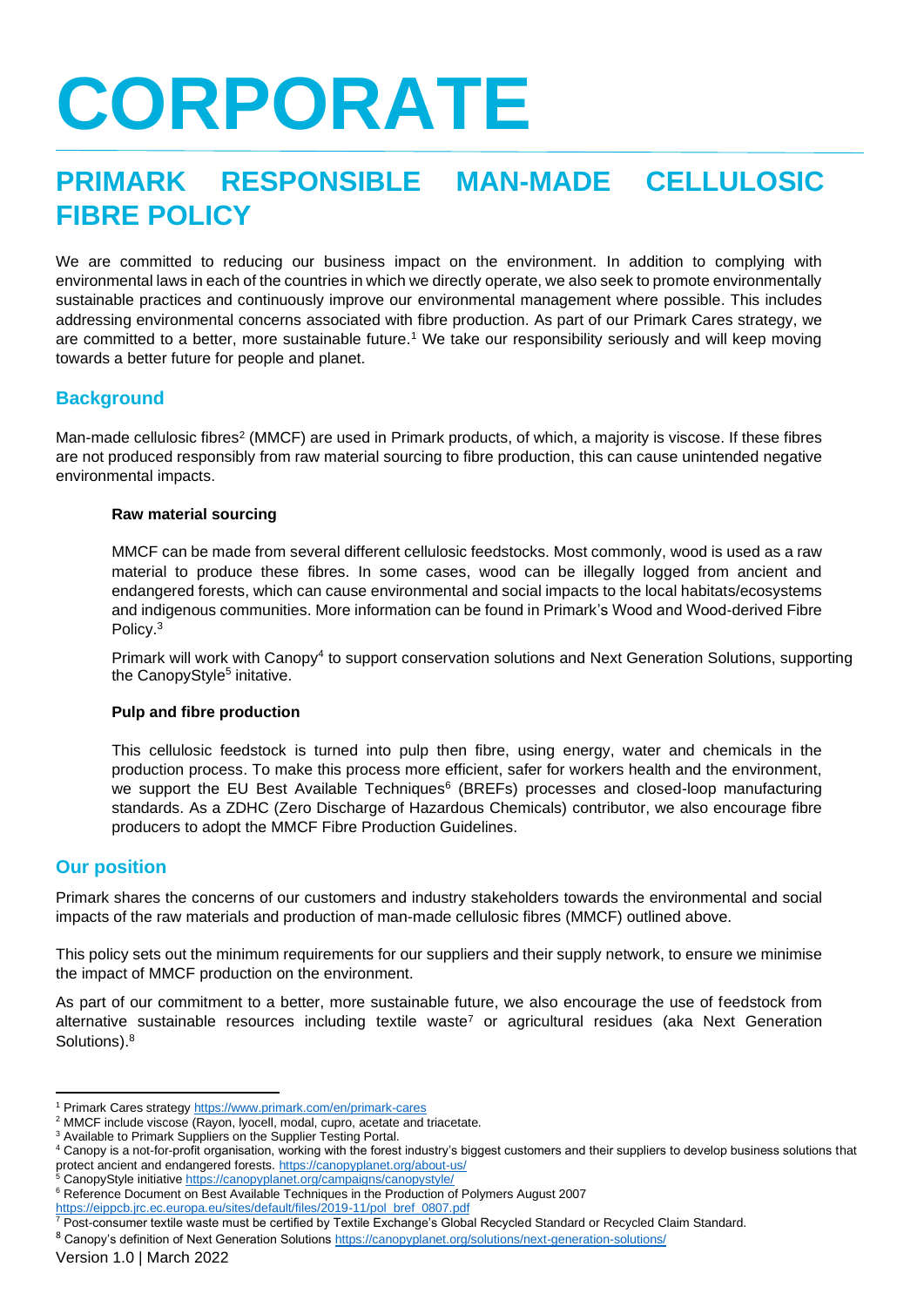#### **Scope of this policy**

This Responsible MMCF Policy applies to all Primark branded products and our suppliers' network, using or producing MMCF, including raw material suppliers, dissolving pulp mills and MMCF producers.

This policy also applies to all man-made cellulosic fibres (staple and filament), including viscose (rayon), lyocell, modal, cupro, acetate, triacetate and trademarked versions of these fibres, to be responsibly sourced from raw material to fibre production and fabric/product manufacturing.

# **Our policy**

Suppliers must source MMCF from fibre producers which meet these minimum responsible sourcing requirements. We define responsibly sourced MMCF as;

| 1 Raw material<br>sourcing | Cellulosic feedstock which does not originate from ancient and<br>endangered forests or which have been illegally harvested, and meets<br>legal compliance set out in our Wood and Wood-derived Fibre Policy. <sup>9</sup> |
|----------------------------|----------------------------------------------------------------------------------------------------------------------------------------------------------------------------------------------------------------------------|
| 2_Pulp                     | Pulp production which meets EU BAT (Best Available Techniques)                                                                                                                                                             |
| production                 | emission standards and waste is recovered.                                                                                                                                                                                 |
| 3 Fibre                    | Fibre production which is produced in a closed loop system and meets                                                                                                                                                       |
| production                 | EU BAT emission standards and recovery rates.                                                                                                                                                                              |

To achieve this, supply chain transparency and collaboration is paramount. Primark will request direct suppliers to declare their full MMCF supply chain (from product producer to raw material feedstock) at least once per year and will request evidence of chain of custody.

#### **Our approach**

This policy does not replace our existing requirements. It is intended to be used in conjunction with the following policies, including but not limited to; our [Code of Conduct,](https://www.primark.com/en/primark-cares/code-of-conduct) the [Environmental Policy](https://primark.a.bigcontent.io/v1/static/Environmental-Policy) and Environmental Sustainability Requirements: Guidance for Suppliers<sup>10</sup>, Primark [Restricted Substances List](https://primark.a.bigcontent.io/v1/static/PRIMARK_Restricted-Substances-List_English_February-2018) (RSL), and Primark's Wood and Wood-derived Fibres Policy<sup>11</sup>.

Primark direct suppliers are required to communicate these policies to their upstream supply chain.

Please refer to the following page for the steps suppliers can take to meet our policy for responsible MMCF.

#### **Continuous improvement**

We will work with our suppliers and their supply network to help achieve this vision and continue to work collaboratively with industry experts working to promote best practice in MMCF production. We will periodically review this MMCF policy and continue to align our position with other industry stakeholders.

<sup>&</sup>lt;sup>9</sup> Suppliers should refer to Primark's Wood and Wood-derived Fibre Policy for full legal compliance and sustainability requirements related to responsible wood sourcing.

<sup>&</sup>lt;sup>10</sup> Suppliers can access this document via the Supplier Extranet. <sup>11</sup> Suppliers can access this policy via the Supplier Testing Portal.

Version 1.0 | March 2022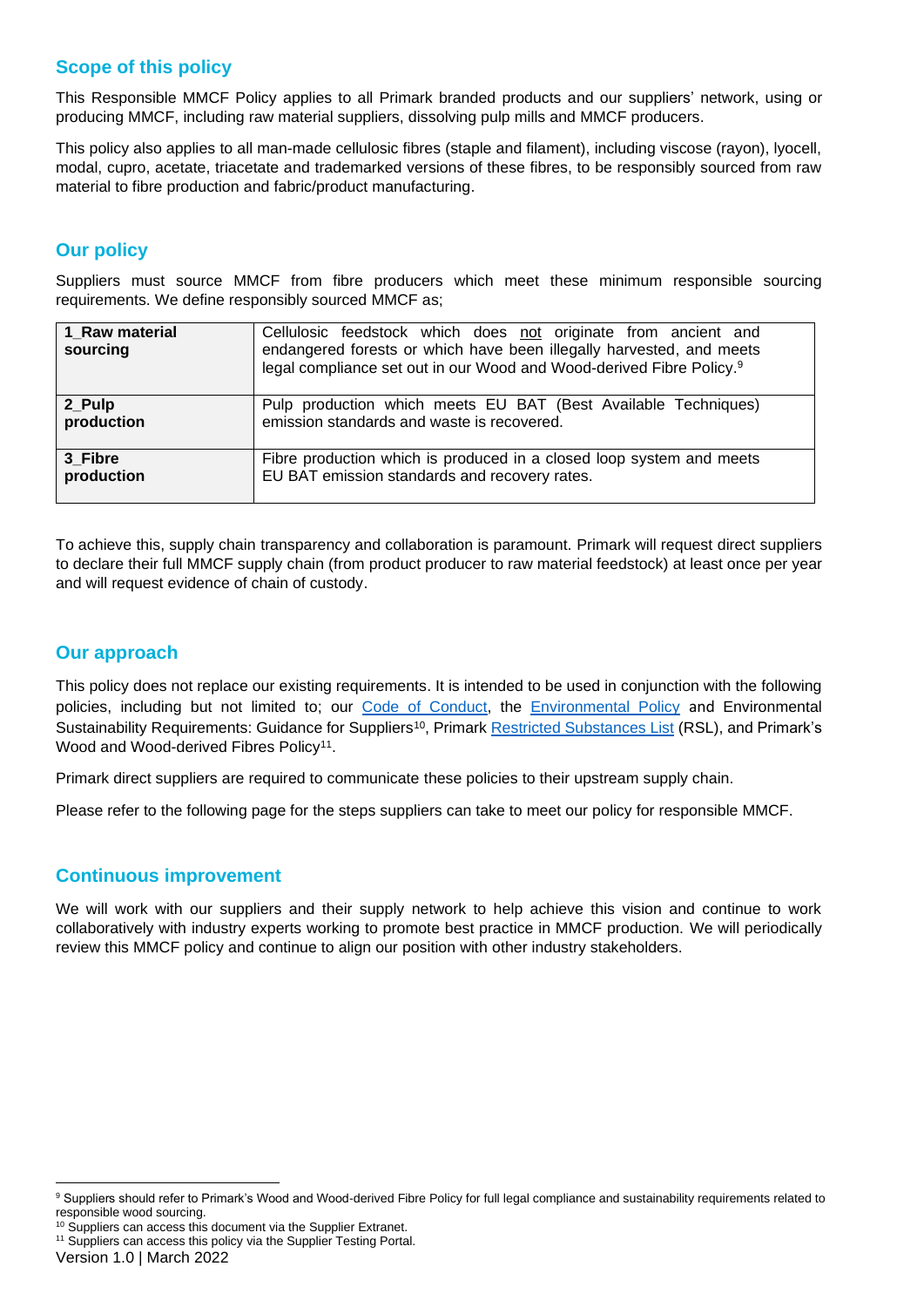### **What can suppliers do to adhere to this policy?**

|                                 | <b>Our Policy</b>                                                                                                                                                                                              | Phase 1                                                                                                                                                                                                           | Phase 2                                                                                                          | Phase 3                                                                                                                                                                                                   |
|---------------------------------|----------------------------------------------------------------------------------------------------------------------------------------------------------------------------------------------------------------|-------------------------------------------------------------------------------------------------------------------------------------------------------------------------------------------------------------------|------------------------------------------------------------------------------------------------------------------|-----------------------------------------------------------------------------------------------------------------------------------------------------------------------------------------------------------|
| <b>Transparency</b>             | Suppliers verify where<br>all its MMC fibres are<br>coming from.                                                                                                                                               | Primark will request suppliers to declare their MMCF supply chain on<br>request and at least once per year, providing evidence of chain of<br>custody and compliance with this policy.                            |                                                                                                                  |                                                                                                                                                                                                           |
| <b>Raw material</b><br>sourcing | Cellulosic feedstock<br>does not originate<br>from ancient and<br>endangered forests or<br>which have been<br>illegally harvested, as<br>stated in our Wood<br>and Wood-derived<br>Fibre Policy. <sup>13</sup> | Wood pulp sourced<br>by a recognised<br>forest management<br>certification<br>scheme <sup>14</sup> , preferably<br>FSC <sup>15</sup> (Forest<br>Stewardship<br>Council), if virgin<br>materials are being<br>used | MMCF sourced from<br>fibre producers with a<br>Canopy green shirt<br>Hot Button ranking <sup>18</sup><br>rating. | Feedstock sourced<br>from alternative<br>sustainable<br>feedstocks (aka Next<br>Generation<br>Solutions), e.g.<br>certified post-<br>consumer textile<br>waste <sup>21</sup> or agricultural<br>residues. |
| Pulp<br>production              | Pulp production meets<br>EU BAT emission<br>standards <sup>22</sup> and waste<br>is recovered.                                                                                                                 | Fibre producers<br>declare their<br>dissolving pulp mill                                                                                                                                                          | Pulp producers<br>complete SAC Higg<br>vFEM <sup>23</sup> annually.                                              | Pulp producers and<br>their facilities should<br>implement ZDHC<br>MMCF Guidelines <sup>24</sup><br>for water, air and<br>sludge standards.                                                               |
| <b>Fibre</b><br>production      | Fibre is produced in a<br>closed loop <sup>25</sup> system<br>and meets EU BAT<br>emission standards<br>and recovery rates <sup>26</sup>                                                                       | Fibre producers<br>declare whether they<br>meet EU BAT<br>standards.                                                                                                                                              | Fibre producers and<br>their manufacturing<br>facilities should<br>complete SAC Higg<br>vFEM annually.           | Fibre producers and<br>their manufacturer<br>facilities should<br>implement ZDHC<br>MMCF Guidelines <sup>27</sup><br>for water, air and<br>sludge standards.                                              |

<sup>&</sup>lt;sup>13</sup> Primark's Wood and Wood-derived Fibre Policy can be found the Supplier Testing Portal.

<sup>&</sup>lt;sup>14</sup>FSC is preferred. PEFC (Programme for the Endorsement of Forest Certification) is accepted in regions where FSC certification is not available. <https://www.pefc.co.uk/>

<sup>&</sup>lt;sup>15</sup> FSC<https://info.fsc.org/certificate.php>

<sup>&</sup>lt;sup>18</sup> Canopy Hot Button Rankin[g https://hotbutton.canopyplanet.org/](https://hotbutton.canopyplanet.org/)

 $^{21}$  Post-consumer textile waste must be certified by Textile Exchange's Global Recycled Standard or Recycled Claim Standard.

<sup>22</sup> EU BAT [https://eippcb.jrc.ec.europa.eu/sites/default/files/2019-11/pol\\_bref\\_0807.pdf](https://eippcb.jrc.ec.europa.eu/sites/default/files/2019-11/pol_bref_0807.pdf)

<sup>23</sup> SAC Higg FE[M https://portal.higg.org/](https://portal.higg.org/)

<sup>&</sup>lt;sup>24</sup> The ZDHC MMCF Guideline currently applies to viscose and modal staple fibres, made from wood and bamboo only. The dissolving pulp production process will be considered at a later stage[.https://uploads-](https://uploads-ssl.webflow.com/5c4065f2d6b53e08a1b03de7/5ea9710549690bdafe9ef6cd_ZDHC_MMCF%20Guidelines_V1.0_APR2020.pdf)

[ssl.webflow.com/5c4065f2d6b53e08a1b03de7/5ea9710549690bdafe9ef6cd\\_ZDHC\\_MMCF%20Guidelines\\_V1.0\\_APR2020.pdf](https://uploads-ssl.webflow.com/5c4065f2d6b53e08a1b03de7/5ea9710549690bdafe9ef6cd_ZDHC_MMCF%20Guidelines_V1.0_APR2020.pdf) 25

Changing Markets Foundation definition, page 19 [https://changingmarkets.org/wp](https://changingmarkets.org/wp-content/uploads/2019/12/CM_REPORT_FINAL_DIRTY_FASHION_DISRUPTED_LEADERS_AND_LAGGARDS_REVEALED.pdf)[content/uploads/2019/12/CM\\_REPORT\\_FINAL\\_DIRTY\\_FASHION\\_DISRUPTED\\_LEADERS\\_AND\\_LAGGARDS\\_REVEALED.pdf](https://changingmarkets.org/wp-content/uploads/2019/12/CM_REPORT_FINAL_DIRTY_FASHION_DISRUPTED_LEADERS_AND_LAGGARDS_REVEALED.pdf)

[https://eippcb.jrc.ec.europa.eu/sites/default/files/2019-11/pol\\_bref\\_0807.pdf](https://eippcb.jrc.ec.europa.eu/sites/default/files/2019-11/pol_bref_0807.pdf)

<sup>&</sup>lt;sup>27</sup> The ZDHC MMCF Guideline currently applies to viscose and modal staple fibres, made from wood and bamboo only. The scope of MMC fibre types covered by this guideline will be expanded in the future. [https://uploads-](https://uploads-ssl.webflow.com/5c4065f2d6b53e08a1b03de7/5ea9710549690bdafe9ef6cd_ZDHC_MMCF%20Guidelines_V1.0_APR2020.pdf)